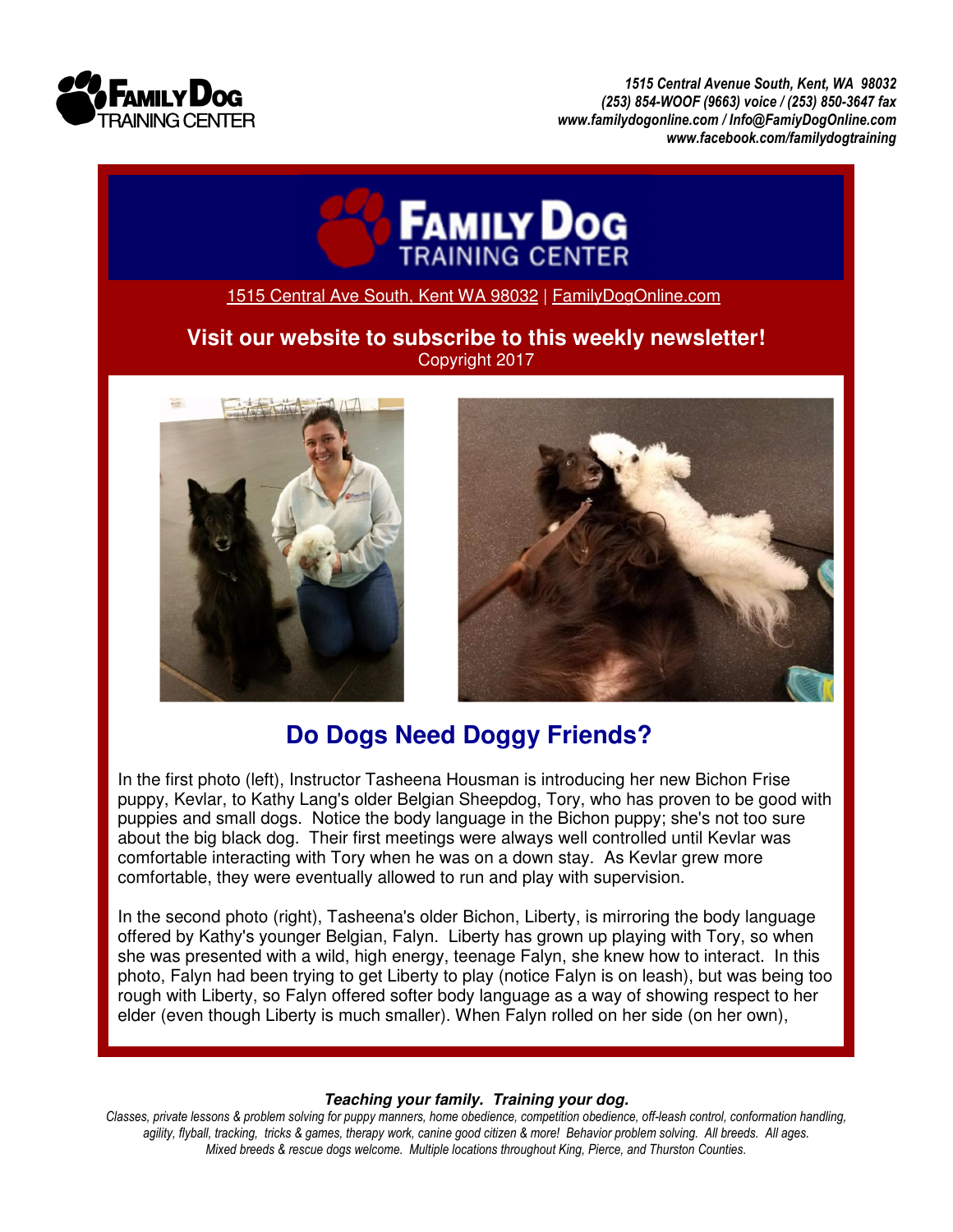Liberty walked over and laid down next to her. Notice Falyn's appeasing body language compared with Liberty's relaxed expression.

When students ask us if their dogs should be allowed to play with other dogs, our reply is "Well, it depends..." followed by "It's really not necessary for dogs to have dog friends. Some dogs are actually happier without them, and some dogs, due to their backgrounds, are really never going to be suitable playmates for other dogs."

Dog body language is fascinating, and when two dogs know how to "talk dog" it's great to let them play and have doggy friends. However, not all dogs know how to give subtle body language signals; and not all dogs know how to receive them. This inability to communicate can result in aggression, fear and other issues.

Our staff members only allow their personal dogs to play with dogs they have been introduced to in this controlled manner. (We're not fans of dog parks, where dogs with poor body language skills may be allowed to harass or frighten other dogs.) We make sure our puppies and softer dogs learn confidence from older, calmer dogs before being exposed to uppity teenagers. Our more dominant and pushy dogs must first learn self-control and patience before interacting with fearful puppies and dogs.

The key to a successful doggy friendship is balance. Both dogs must enjoy the interaction and understand when it's time to play, when it's time to relax and when one or the other wants to be left alone.

In our Puppy Manners classes we are careful to match puppies with playmates who are appropriate in size and temperament. We allow them to play with supervision and control. We want to make sure every puppy has a good experience and we help their owners understand how to introduce their puppies to the proper playmates outside of class.





## **Walker, meet Breeze! Breeze, meet the puppies!**

Whether you're getting a new puppy, adopting an adult rescue dog or hoping to introduce your dog to a new doggy friend, we have tips to make the introductions successful.

In the top left photo, adult Belgian Sheepdog, Walker, is meeting the young Belgian Tervuren, Breeze, for the first time. Although he's sitting next to the puppy, his ears show that he's feeling a bit stressed because he doesn't have much experience with puppies. In the top right photo, the older Belgian Tervuren, Breeze, is meeting three Belgian Sheepdog puppies for the first time. Notice her playful body language and how only one of the puppies is greeting her directly.